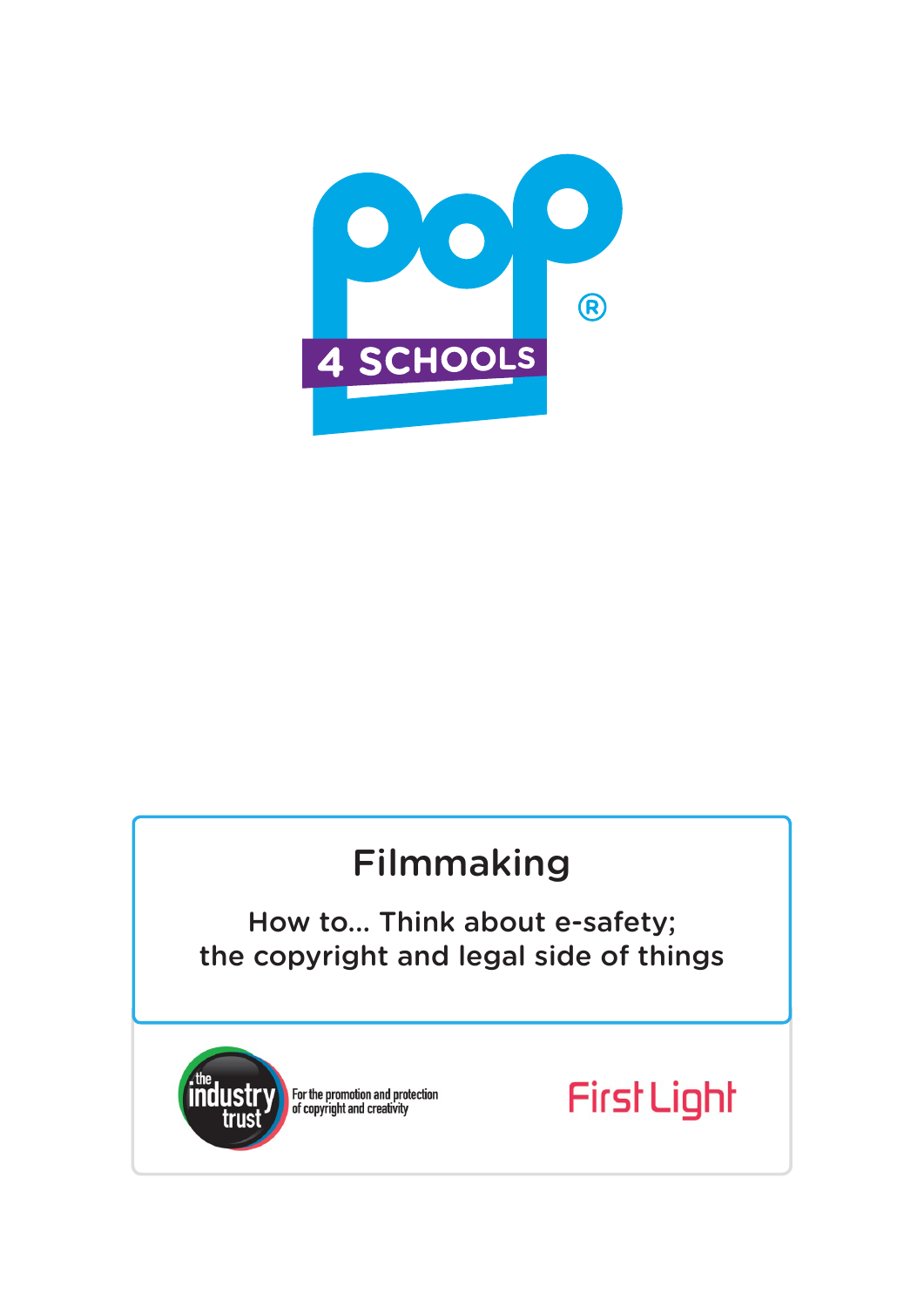

## **Lesson Objective**

For students to be aware of legal measures needed in place when filming, including music, setting and crew in order to protect their work and be able to distribute and sell their film.

To show an understanding of copyright and why it is important to the creative industries.

# **Success Criteria**

All students must be able to show awareness of legal requirements involved in making their films helping to make a product that can be sold and marketed.

Students should be able to consider why there are laws when making films/making music specifically in relation to protecting them as creators.

Students could consider how they could raise awareness of copyright amongst their peers relating to their efforts in creating films.

# **Context**

Student's own choice of story context could be used or teachers could provide context from within the First Light and Pop4Schools materials (the videos below).

Legal and the Law and Filming: *http://www.youtube.com/watch?v=T8w pI4aDnII&feature=plcp*

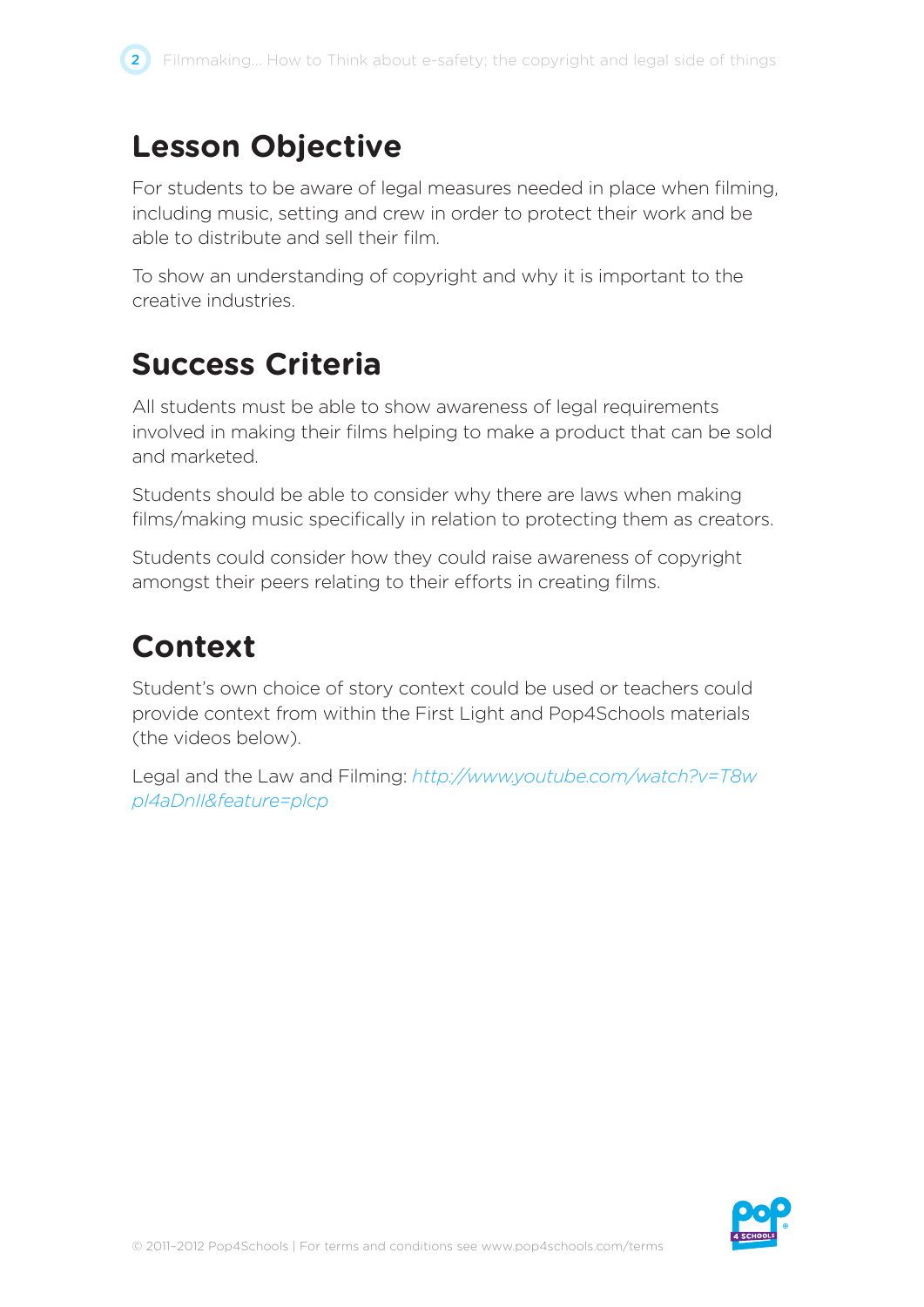# **Ideas for lessons utilizing Bloom's Taxonomy**

### Remembering

Consider the importance of copyright when making music and films and the need to both seek permissions to use other's work in your films, like actors, stock footage, music, and the importance of being able to show copyright in your own work. Consider asking the children to create a simple poster or leaflet to encourage others to respect copyright and support the creative industries.

OR

Consider the importance of following legal requirements when filming with a view to being able to potentially earn a living from their creation.

#### OR

List all of the people involved in filmmaking who rely upon copyright for their living.

### Understanding

### Can you provide a clear presentation for the importance of copyright?

Ask students to create a definition for a contract to be signed on set showing an understanding of legality and/or copyright. For example- as director, I will ensure that permissions are gained for using a location and for using someone else's music.

#### OR

Consider the issue of music and film copyright infringement from the point of view of the film crew. Write a letter from their point of view explaining to audiences why it's important they support the creative industries and respect copyright.